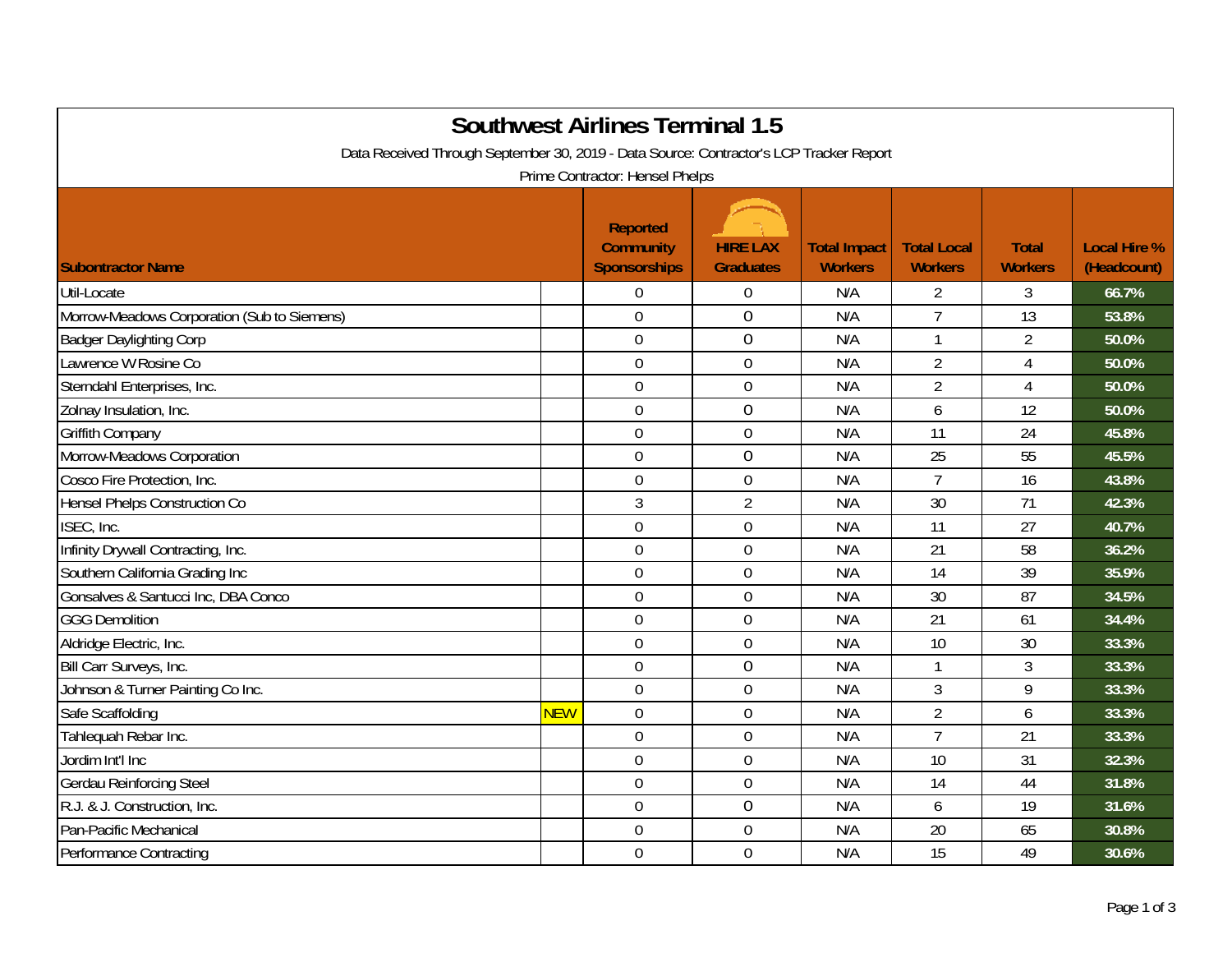| <b>Southwest Airlines Terminal 1.5</b><br>Data Received Through September 30, 2019 - Data Source: Contractor's LCP Tracker Report<br>Prime Contractor: Hensel Phelps |                                                     |                                     |                                       |                                      |                                |                                    |  |  |
|----------------------------------------------------------------------------------------------------------------------------------------------------------------------|-----------------------------------------------------|-------------------------------------|---------------------------------------|--------------------------------------|--------------------------------|------------------------------------|--|--|
| <b>Subontractor Name</b>                                                                                                                                             | <b>Reported</b><br><b>Community</b><br>Sponsorships | <b>HIRE LAX</b><br><b>Graduates</b> | <b>Total Impact</b><br><b>Workers</b> | <b>Total Local</b><br><b>Workers</b> | <b>Total</b><br><b>Workers</b> | <b>Local Hire %</b><br>(Headcount) |  |  |
| <b>Shoring Engineers</b>                                                                                                                                             | $\mathbf 0$                                         | $\mathbf 0$                         | N/A                                   | 27                                   | 89                             | 30.3%                              |  |  |
| Rebar Engineering Inc.                                                                                                                                               | $\mathbf 0$                                         | $\mathbf 0$                         | N/A                                   | $\overline{4}$                       | 14                             | 28.6%                              |  |  |
| <b>SME Steel</b>                                                                                                                                                     | $\mathbf 0$                                         | $\boldsymbol{0}$                    | N/A                                   | 17                                   | 60                             | 28.3%                              |  |  |
| Southwest Steel of California Inc                                                                                                                                    | $\overline{0}$                                      | $\mathbf 0$                         | N/A                                   | $\mathfrak{Z}$                       | 11                             | 27.3%                              |  |  |
| Anning Johnson Company                                                                                                                                               | $\mathbf 0$                                         | $\mathbf 0$                         | N/A                                   | $\overline{4}$                       | $\overline{15}$                | 26.7%                              |  |  |
| NorCal Pipeline Services, Inc.                                                                                                                                       | $\mathbf 0$                                         | $\overline{0}$                      | N/A                                   | 5                                    | 19                             | 26.3%                              |  |  |
| Saddleback Waterproofing                                                                                                                                             | $\mathbf 0$                                         | $\boldsymbol{0}$                    | N/A                                   | 5                                    | 19                             | 26.3%                              |  |  |
| <b>Building Electronic Controls</b>                                                                                                                                  | $\mathbf 0$                                         | $\mathbf 0$                         | N/A                                   | $\mathbf{1}$                         | $\overline{4}$                 | 25.0%                              |  |  |
| <b>Comet Electric</b>                                                                                                                                                | $\mathbf 0$                                         | $\mathbf 0$                         | N/A                                   | $\overline{2}$                       | 8                              | 25.0%                              |  |  |
| Corradini Corp                                                                                                                                                       | $\overline{0}$                                      | $\boldsymbol{0}$                    | N/A                                   | $\overline{2}$                       | 8                              | 25.0%                              |  |  |
| <b>Elljay Acoustics</b>                                                                                                                                              | $\overline{0}$                                      | $\boldsymbol{0}$                    | N/A                                   | $\mathbf{1}$                         | 4                              | 25.0%                              |  |  |
| Murray Company                                                                                                                                                       | $\mathbf 0$                                         | $\boldsymbol{0}$                    | N/A                                   | 11                                   | 44                             | 25.0%                              |  |  |
| Rosendin Electric                                                                                                                                                    | $\mathbf 0$                                         | $\mathbf 0$                         | N/A                                   | 14                                   | 57                             | 24.6%                              |  |  |
| Masonry Concepts, Inc                                                                                                                                                | $\mathbf 0$                                         | $\mathbf 0$                         | N/A                                   | $\overline{2}$                       | 9                              | 22.2%                              |  |  |
| Nevell Group, Inc.                                                                                                                                                   | $\overline{0}$                                      | $\mathbf 0$                         | N/A                                   | 5                                    | 24                             | 20.8%                              |  |  |
| Centerline Concrete Cutting                                                                                                                                          | $\mathbf 0$                                         | $\boldsymbol{0}$                    | N/A                                   |                                      | 5                              | 20.0%                              |  |  |
| <b>DSM Construction, Inc.</b>                                                                                                                                        | $\overline{0}$                                      | $\mathbf 0$                         | N/A                                   | $\mathbf 1$                          | 5                              | 20.0%                              |  |  |
| Mike Zarp, Inc.                                                                                                                                                      | $\mathbf 0$                                         | $\mathbf 0$                         | N/A                                   | $\overline{2}$                       | 10                             | 20.0%                              |  |  |
| West Coast Fire Stopping                                                                                                                                             | $\overline{0}$                                      | $\mathbf 0$                         | N/A                                   | $\mathbf{1}$                         | 5                              | 20.0%                              |  |  |
| Commecial Scaffolding of CA                                                                                                                                          | $\mathbf 0$                                         | $\overline{0}$                      | N/A                                   | 5                                    | 26                             | 19.2%                              |  |  |
| Underground Construction Co Inc                                                                                                                                      | $\boldsymbol{0}$                                    | $\boldsymbol{0}$                    | N/A                                   | $\overline{2}$                       | 19                             | 10.5%                              |  |  |
| Mr. Crane, Inc.                                                                                                                                                      | $\mathbf 0$                                         | $\mathbf 0$                         | N/A                                   | $\overline{2}$                       | 37                             | 5.4%                               |  |  |
| Concrete Coring Company (sub to Griffith)                                                                                                                            | $\mathbf 0$                                         | $\mathbf 0$                         | N/A                                   | $\mathbf 0$                          | $\overline{2}$                 | 0.0%                               |  |  |
| Connor Concrete Cutting and Coring                                                                                                                                   | $\overline{0}$                                      | $\mathbf 0$                         | N/A                                   | $\mathbf 0$                          | 6                              | 0.0%                               |  |  |
| Davidson Concrete Cutting, Inc.                                                                                                                                      | $\mathbf 0$                                         | $\boldsymbol{0}$                    | N/A                                   | $\mathbf 0$                          | $\mathbf{1}$                   | 0.0%                               |  |  |
| G&G Door Products, Inc.                                                                                                                                              | $\overline{0}$                                      | $\mathbf 0$                         | N/A                                   | $\overline{0}$                       | $\overline{2}$                 | 0.0%                               |  |  |